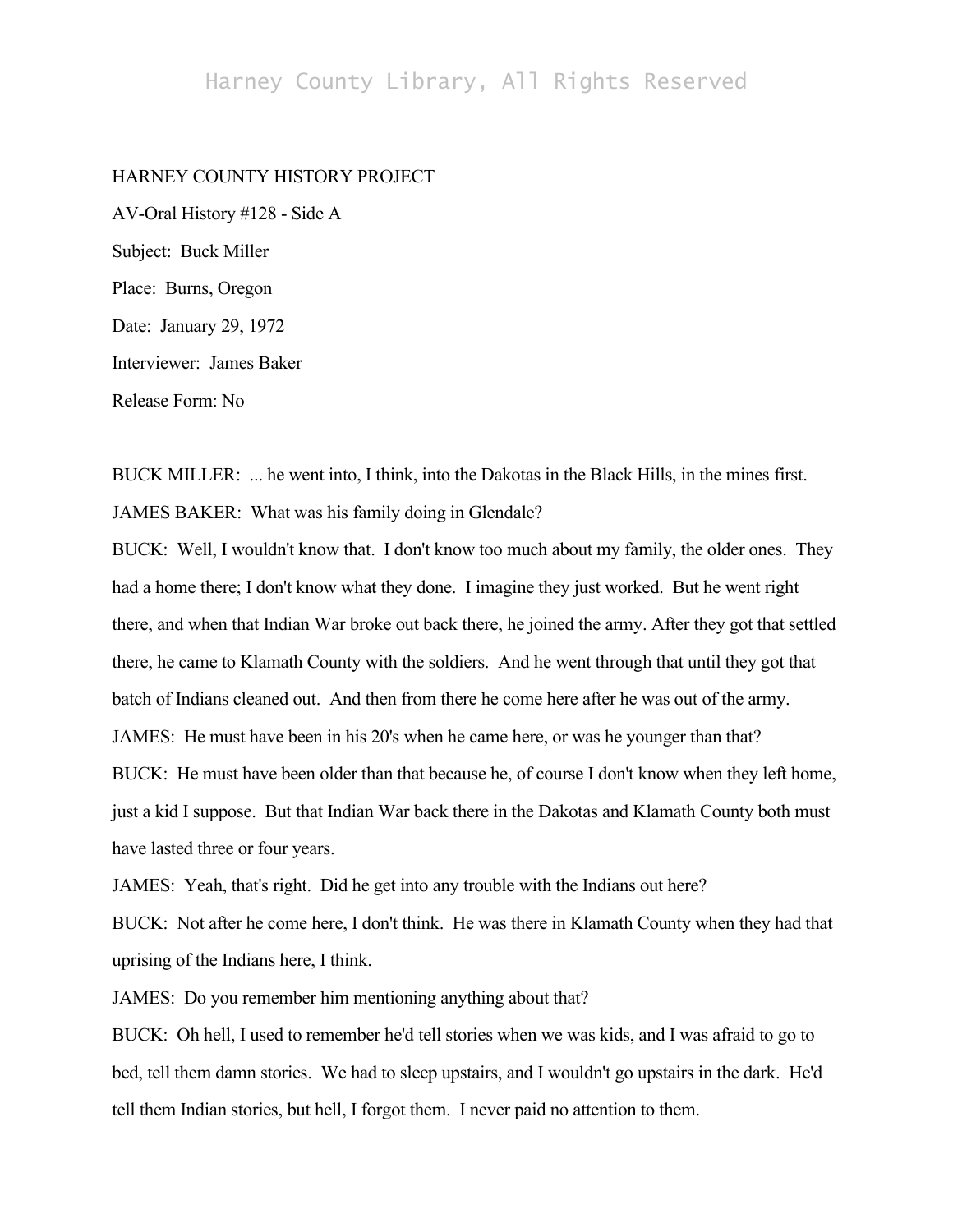JAMES: Anything about being chased by the Indians?

BUCK: No, I don't remember too much about --- People would come there, you know, and get him started. It was interesting, but I don't remember it.

JAMES: Let's see now, he went to the Dakotas to hunt for gold and ended up in the army?

BUCK: He went to the Dakotas when they had a gold strike back there, the Black Hills. I

remember him talking about that.

JAMES: Do you think he made any money out there?

BUCK: Well, I don't know.

JAMES: Did he make a grubstake to come out here and buy a ranch?

BUCK: No, he homesteaded, down at Harney Lake.

JAMES: Do you have any idea what year that was?

BUCK: No, I wouldn't know. It was before I was born.

JAMES: Do you know what he was looking for when he came to this part of the country?

BUCK: Well, no, he was looking for a job, probably. Of course, he worked for Pete French awhile,

and he worked for them Riddles up at Happy Valley for a long time. But when he first come, I

think he worked for Pete French.

JAMES: Was he buckarooing?

BUCK: Yeah. Then after that he took a desert claim up there on the mountain, this side of the P Ranch a ways, and he started raising horses there, and that's what he done there for a long time, raised horses.

JAMES: Then he sold that?

BUCK: Yeah, I don't know what year he sold out.

JAMES: One of the things I've been interested in is why people stayed in this country after coming here.

MARY: Just couldn't get away.

JAMES: Couldn't get away. Nobody said that yet.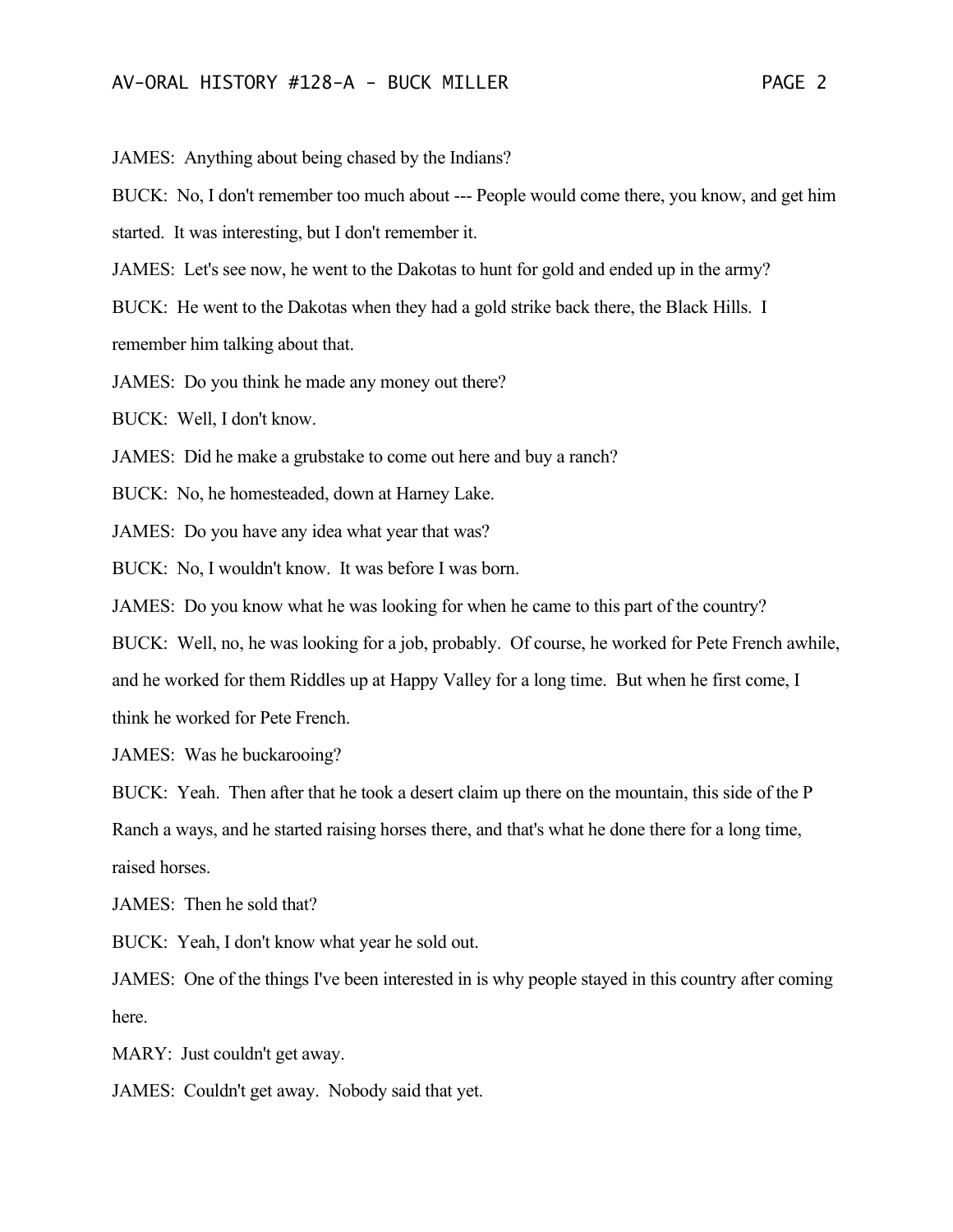BUCK: Well, it was a new country, I think, and that's what most of those old timers were looking for, I guess, was a new country. And they once got in here; it's quite a ways out again. I guess probably a lot of them just come and stayed over night and went back, too.

JAMES: I'll bet they did. ... Was your dad working for the P Ranch when a fellow by the name of Tebo was there?

BUCK: Well, no, I think he was there before Tebo come there.

JAMES: Even before.

BUCK: Yeah, I think so, even before. As near as I remember what they talk about, when Tebo come he was just a kid, a pretty small kid. I know he was a good many years younger than my dad was.

JAMES: I see. Did your dad ever mention the fellow who was buckaroo boss or superintendent of the P Ranch during that time?

BUCK: Well, old Mart Brenton was for one.

JAMES: Yeah, I guess that's right.

BUCK: And I don't know whether ... Fine was the buckaroo boss there at the time, that's Joe's

father. And then old Chino, but I think my dad worked there before Chino, I don't know.

JAMES: I may have that wrong, somebody told me that Tebo was never buckaroo boss.

BUCK: Tebo, no. Tebo was never there as I remember him.

JAMES: Yeah, that's what Judd told me. Well, what about Mart Brenton, do you remember, what did he look like, can you describe him?

BUCK: Well, he was a pretty good-sized man; don't know that I could describe him. ... His picture is in that book, that Pete French book, "Harney County and Its Rangelands".

JAMES: Where did Mart Brenton come from?

BUCK: I don't know.

JAMES: I'm trying to track down some of the background.

BUCK: His daughter lives right over there.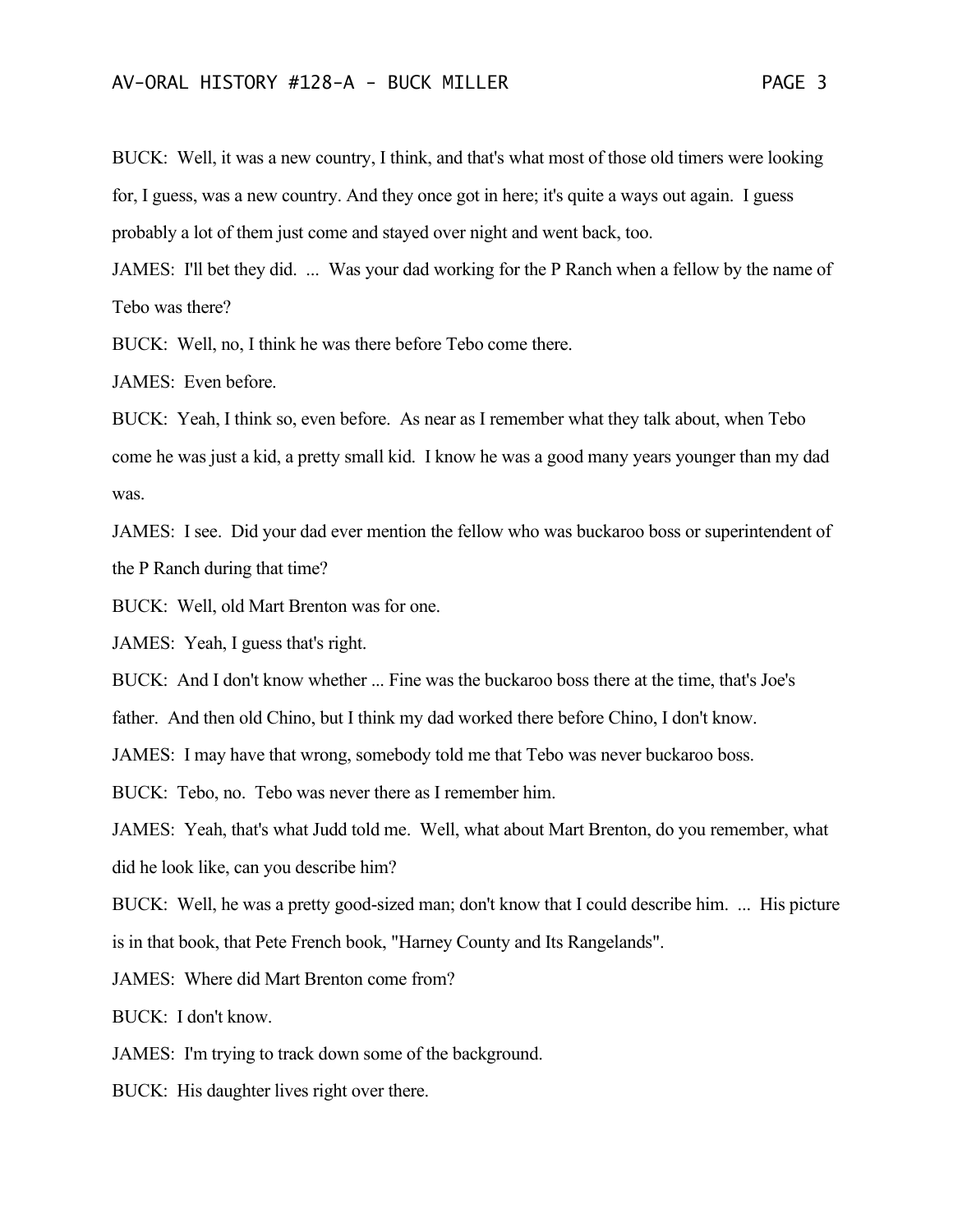JAMES: I'll have to go see her.

BUCK: He was past 60 years old then, and he used to tell me about times, he worked for Devine when he was here. And he was just a kid, and he had this fellow, he sent to, come over here to Riddle Mountain to work with the French's outfit, and Mart Brenton, I think, was the buckaroo boss then.

(Now they are looking at pictures and pointing out Mart Brenton and Chino, and Tebo, and Mr. Miller's father, in Giles French's book.)

JAMES: You were telling me about the fellow who worked for Devine.

BUCK: And he worked for ... before old Miller got this Island Ranch. And at that time Devine had that Agency Ranch, no I have that wrong, the fellow that had the Agency Ranch was named Mason, I think. And this fellow had come over here to ride with the P Ranch was working for this Mason. And when Miller bought Devine, why he went and bought that too. And he put it all together. But the, this old fellow he used to tell me about them old times, and I never paid no attention, you know. If a fellow had just a knowed and took a few notes, he'd have got a lot of interesting stories. JAMES: John Devine sounds like rather an exceptional fellow out here, apparently quite a

character?

BUCK: Well, I guess he was. He was quite a gambler in a way, I guess. He had racehorses and fighting chickens.

JAMES: He had fighting chickens? I'll be darned. Did they ever put special bands on their legs? BUCK: I don't know; that was before my time. Now there at Whitehorse, they had a horse on the cupola over there, but on the chicken house, they had a big rooster. I don't know whether it is still there or not, but he had a barn there at Whitehorse where he kept his racehorses, and where he had his fighting chickens, and everything like that.

JAMES: Well, somebody told me that he got that cupola on the barn, a big white horse, cost him \$100,000 down in San Francisco.

BUCK: Oh, it's just made out of wood. I worked over there at the Whitehorse, and we'd climb up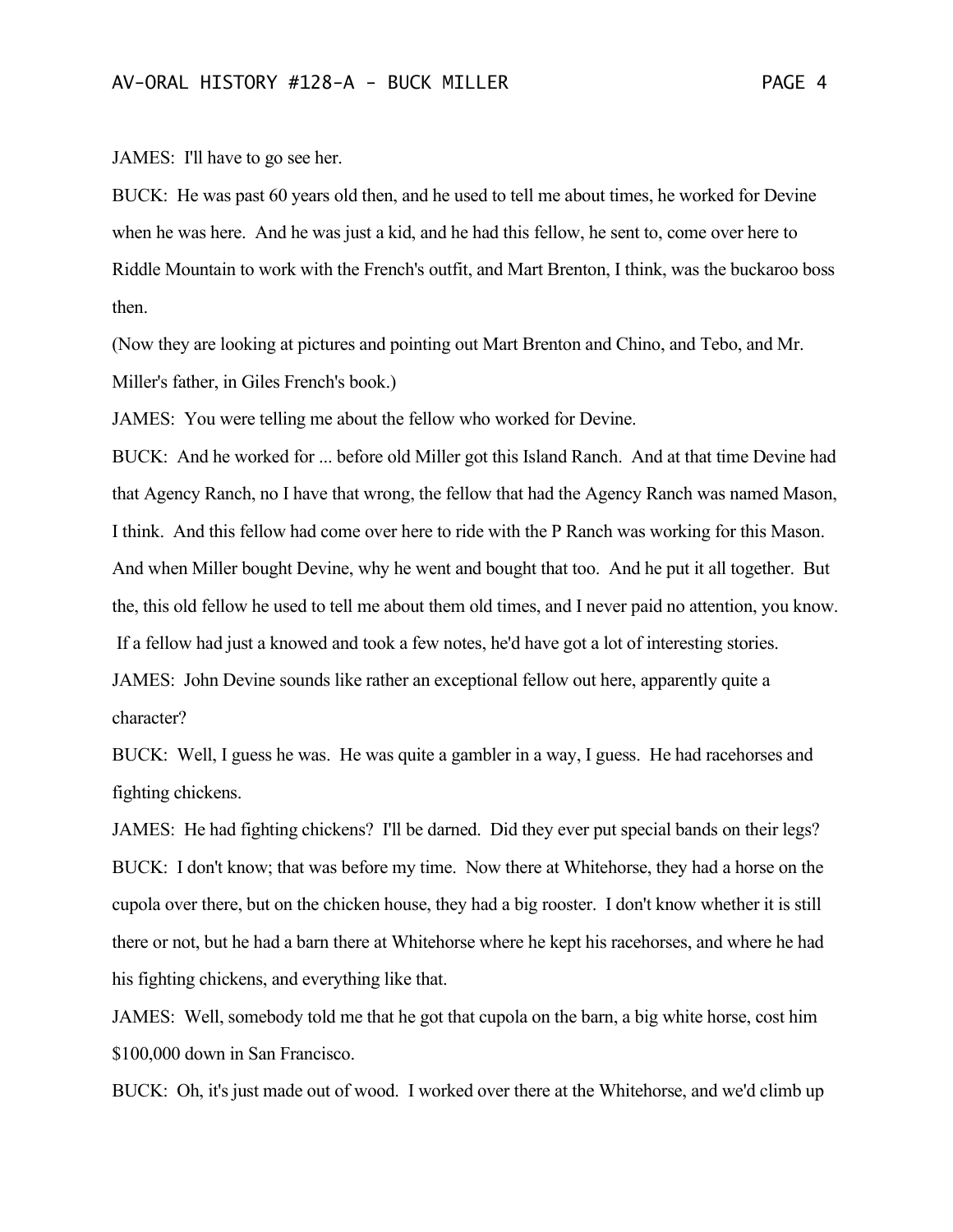in the damn cupola once in awhile. It's just carved out of wood in the shape of a horse and painted white, and when the wind blew it would turn around, you know. You hear all kinds of stories.

MARY: That sounds like Ilda May.

JAMES: How did you know?

BUCK: I worked over there for Juan Redon. He was the buckaroo boss. He was with the Company then, but he was there for John Devine. I don't know whether he come there with Devine, but anyway he worked for Devine. He run the buckaroo outfit for years, and I worked for him for a couple of years when I was just a kid.

JAMES: What was his name, Redon?

BUCK: Redon, Juan Redon. His picture ain't in there.

MARY: I know one person who has a picture of Juan Redon, and that's Stella McDade, Stella Calderwood. She told us when she was in Portland that time that she had a picture of Juan Redon. Don't you remember? And she had a picture of his wife, too.

BUCK: I don't remember seeing it though, Mary. I've seen her. She was a big old Irish woman, went barefoot all the time.

JAMES: Did she cook?

BUCK: Oh yes.

JAMES: Where did she work?

BUCK: No, she didn't cook for --- they had a little ranch. When I was working for him, I went and helped him put up his hay, worked for about a week or 10 days putting up his hay, and then back to the buckaroos wagon again. But he was a real nice old fellow, and he was kind of a dressy old fellow. When I worked for him, he even wore a suit buckarooing.

JAMES: Oh, come on.

BUCK: Yes, a suit.

JAMES: Bet that would be hot.

BUCK: Well, in the summertime. And he wore white shirts all the time, you know.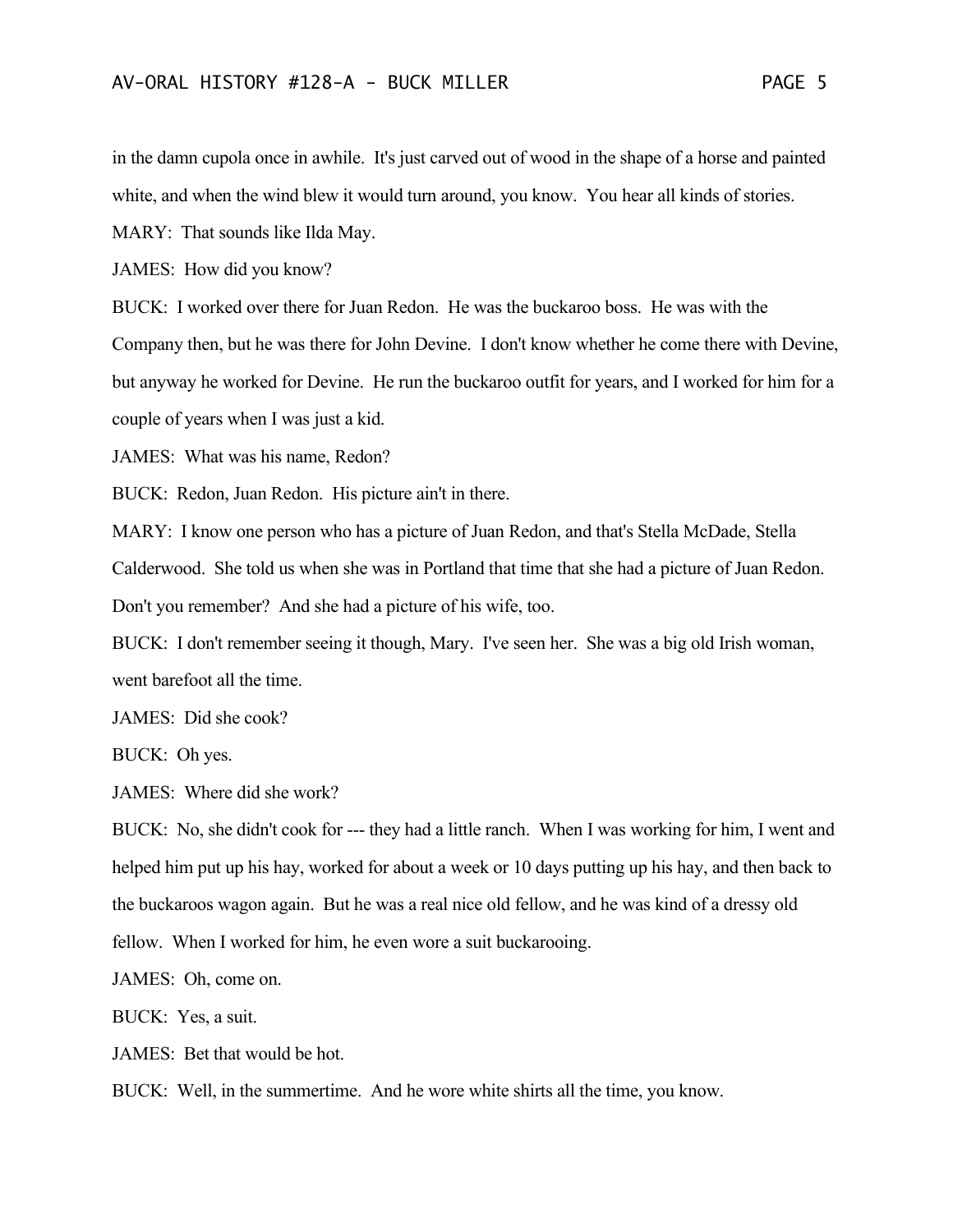## JAMES: A real gentleman?

BUCK: Yeah. You take in the summertime when it was right hot, and you get to sweating, he'd take his handkerchief out and wipe the sweat off his hair and then poke it up in his hat and put his hat on. He smoked a pipe all the time, and every little while he'd have to spit and he'd lean away over on his horse --- He was a fine old fellow. And I guess at one time he was the best roper that they know of in this country, this old Mexican, Redon. I've seen him when we was branding calves, he'd rope for hours and never miss a shot. Now that's something that they don't all do, the best of them.

JAMES: I've heard that some of those Mexicans were the best ropers, they could ---

BUCK: They was; they was perfect. They took a pride in that, I think. And raised good horses.

JAMES: That's the other thing I heard that they had the best horses.

BUCK: They did. They rode the best bridle horses, all of them.

JAMES: Well, did they get those horses from around here?

BUCK: They raised them themselves right here, at all these ranches, raised their own horses. At that time this was just strictly stock country, horses and cattle. And then, of course, several years later the sheep moved in. But when I was a small kid, I never seen a sheep until I was a great big kid.

JAMES: I didn't know they came in later.

BUCK: I was a kid at home.

JAMES: The thing I heard about the sheep was that they came over from Idaho.

BUCK: Well, the sheep that invaded this country mostly come from Lake County, and places like

that. The Irish moved in here and they landed in that country down there, Lake County and

Klamath County, and them places. And the Basques, they landed in Jordan Valley in Idaho.

MARY: They come from both directions.

JAMES: They come both directions, twice as many of them. Would they come in, in the spring? BUCK: They would come in, in the winter, in the fall of the year and stayed all winter and lamb,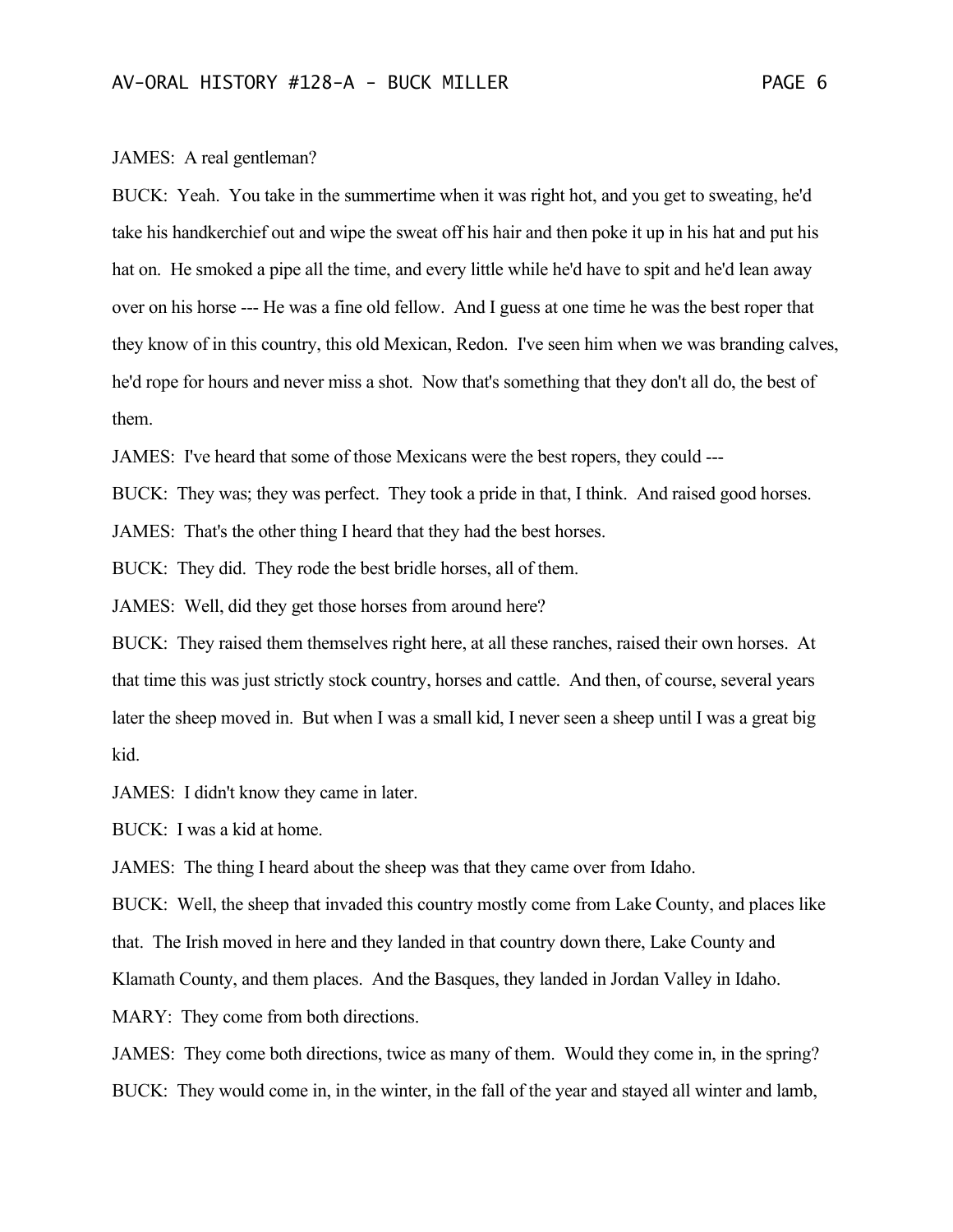and then they'd go back to the mountains. Some of them stayed right here ... Steens Mountain; never leave the county after they came in here, a lot of them.

JAMES: Used to eat that grass clear down, make it tough on the cattle?

BUCK: Oh, yes.

JAMES: Say, is it true about the smell of sheep for cattle?

BUCK: They'll run together. Oh yes if there is any feed. They smell, that's for sure. ...

MARY: I imagine why they didn't put them together was because when they herd the sheep, they had dogs with them.

BUCK: But they'll run on the same range and do all right.

JAMES: Something that's been interesting to me is some of the horse races that used to run around here. I guess John Devine had some racehorses. I heard that Tebo's horse was real fast.

BUCK: He had a saddle horse; he was fast, all right. I remember he was a white horse, called him Barb Wire, he'd been cut on a wire, had a big scar on his shoulder. But they just run him around here in the relay races.

JAMES: I heard a story about that big white horse and that was that one-time Tebo tied its mane onto a wagon to pull it out, mired in the wet, and it pulled the skin right off his back. And so Tebo grafted this sheepskin onto it.

BUCK: That's one of Tebo's stories. He used to tell another one, riding up there on the mountain out there by the Kiger, and he rolled a great big rock off the mountain there. And he says, "Well, I don't know how many tons, but it weighed tons." And he rolled it down into Kiger and it got up so much speed when it went down into the bottom, it went way up to the top on the other side. And then it come back and rolled back up the other side. And he said the last time he was back there, he says, it was about the size of a marble. That's the kind of stories he'd tell. No, he didn't expect anyone to believe him, just for fun. They'd get around telling stories and one would try to beat the other, but they never could beat Tebo.

JAMES: I heard one story where he was roping that horse and he let his riata out there and the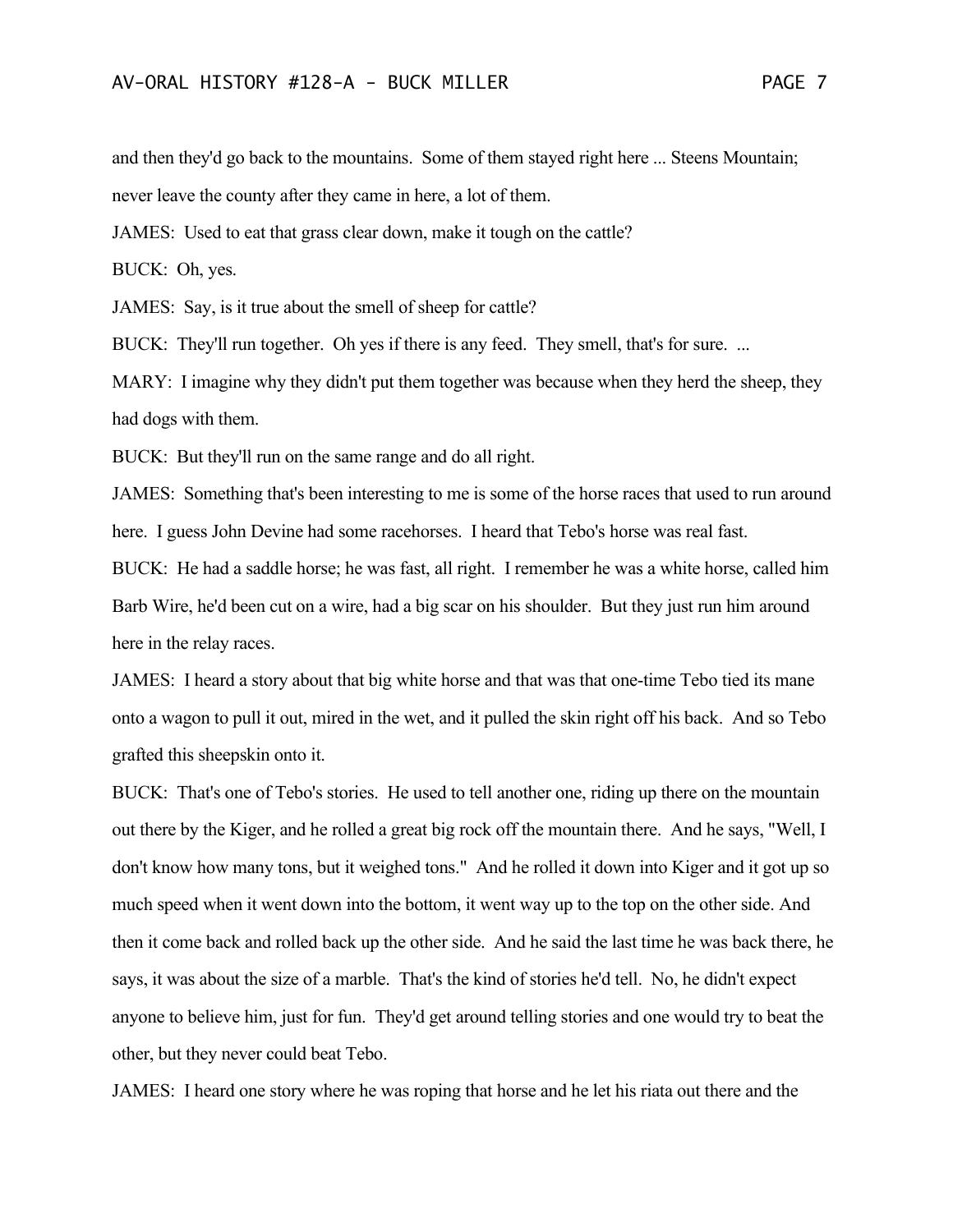horse just kept going, this was before he had tamed him, and he was going so fast that the whole 75 feet of that riata was straight out and there were some flies on the end of it that were resting.

BUCK: You hear all kind of stories.

JAMES: I haven't been able to get hold of too many of them.

BUCK: It's too bad all of them old fellows is gone, you know. Who else do we know, Mary, that's an old timer around here?

MARY: I don't know. How far back do you want to go?

BUCK: Well, you can't go much further back than Judd, and I, and Joe, and Clarence Young. There's Ches Mace, we were born the same year, 1891. Judd is the oldest of the bunch that I know of around here. He was born the year before I was, 1890, I think.

JAMES: Judd told me last night that one time he saw Tebo sitting out on the steps of some building and there were flies around everywhere, mosquitoes, and flies, and everything. And they were snapping at and biting everybody except for Tebo. And he was just sitting there, wasn't moving. And he said the reason that he wasn't getting bit was that he was just sitting there being quiet, everybody else was slapping away at them. Judd didn't have but that one story.

...

BUCK: They had a lot of old horses, you know, good old horses, and then they had some young horses, and they went out to get the horses and they had a bunch of cattle rounded up, these old horses. And all of them good bridle horses, they was in there working the cattle, and the old stoveup horses out there holding the cattle out there, and the young horses they were ... over there, no riders at all. Yeah, that's one of Tebo's stories.

JAMES: I don't know if you've heard a fishing story I've heard. Apparently one time he was fishing in the Blitzen River, and he caught a real big fish, and it was so large he had to back it 14 miles down to the Malheur Lake before he could turn it around and could bring it in.

BUCK: I've heard the same story; only the difference is it was so big he had to go to Malheur Lake to turn around. I don't know. He couldn't turn around in the canal of the river, had to ---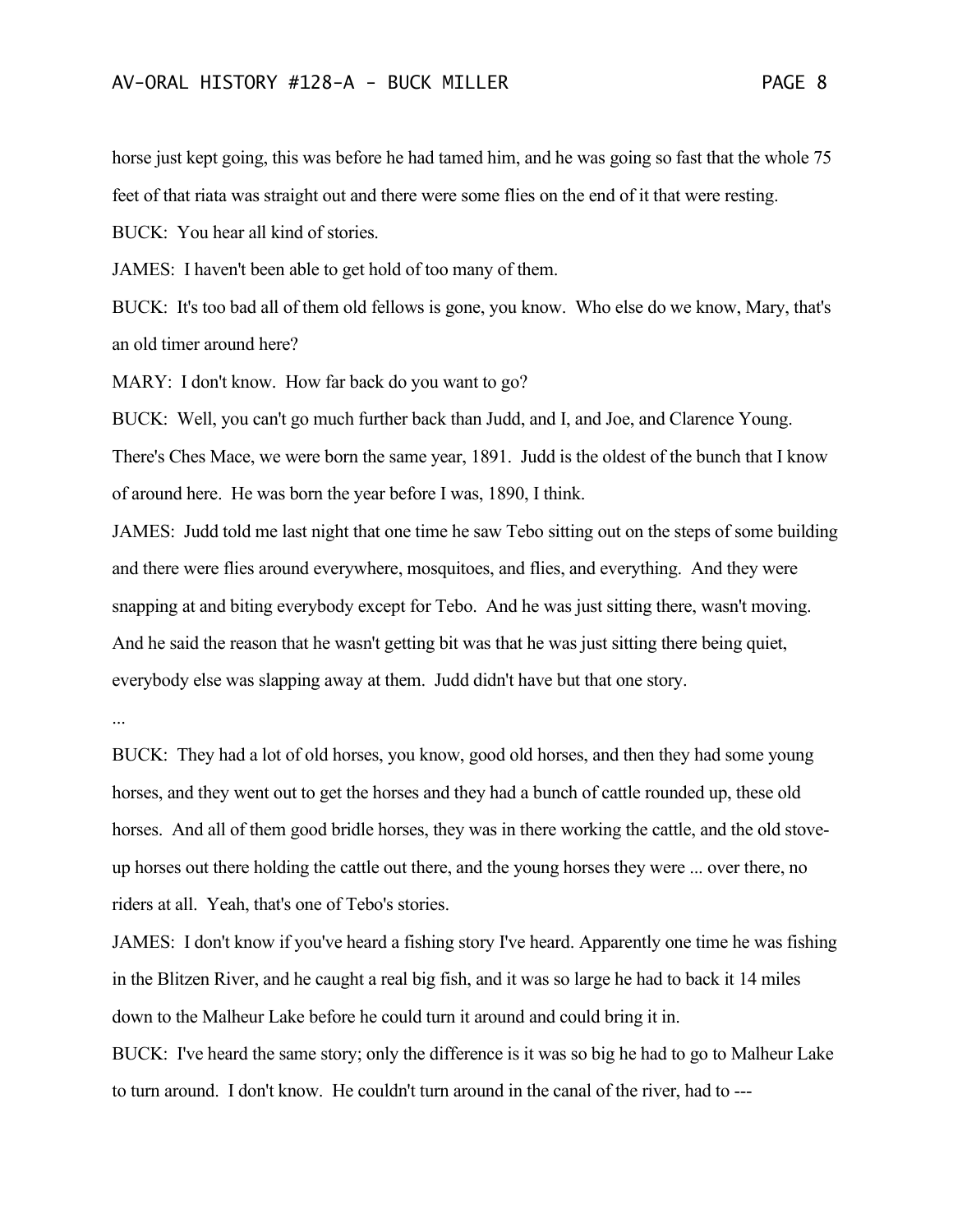JAMES: Yeah. That's the thing I'm most interested in, those old stories. Do you remember any stories about John Devine?

BUCK: No, I just hear them old timers talk, but I never knew the man. I was just a kid when he died. I was just a small kid when Pete French was killed. I remember mother reading the paper about it.

JAMES: Where did your mother's family come from?

BUCK: Well, I don't know; they came from the East someplace. I've heard her tell stories about crossing the plains in a covered wagon. I don't know what state she come from.

JAMES: I heard a lot of people came from the Midwest out here, Iowa, Ohio.

BUCK: She came from some of those eastern states and come clear across the states in a covered wagon when she was a small kid, I guess.

JAMES: What about Bill Hanley, did you know him?

BUCK: Well, yes. I don't know too much about him, only I just knew he lived here, and that's all. I don't think he was such a great man as they ---

JAMES: I haven't heard anything great that he did. So, it's new to me. I don't know either side. He had a ranch, was it the South End?

BUCK: No, right out here, the Bell A. He bought the Double O years after that. The Double O at one time belonged to some fellows from California, their names was Hardin and Riley, two of them. JAMES: Let me take a guess, did Hanley get in trouble with the homesteaders out here, or --- BUCK: No, I don't know too much about him. He was just a Hanley man, that's all I can say. He

was for Hanley.

JAMES: I bet you mean a lot by that I don't know. There's one thing that's been sticking in the back of my mind. Your father, you say, was in the army, and the Indians --- Klamath. Now I didn't get this straight, was he still in the army when he came up here, do you think?

BUCK: No, he was discharged. He came up here probably looking for a job. There's an old fellow lived up here at Harney that was with him, together in the army, but of course he's dead now.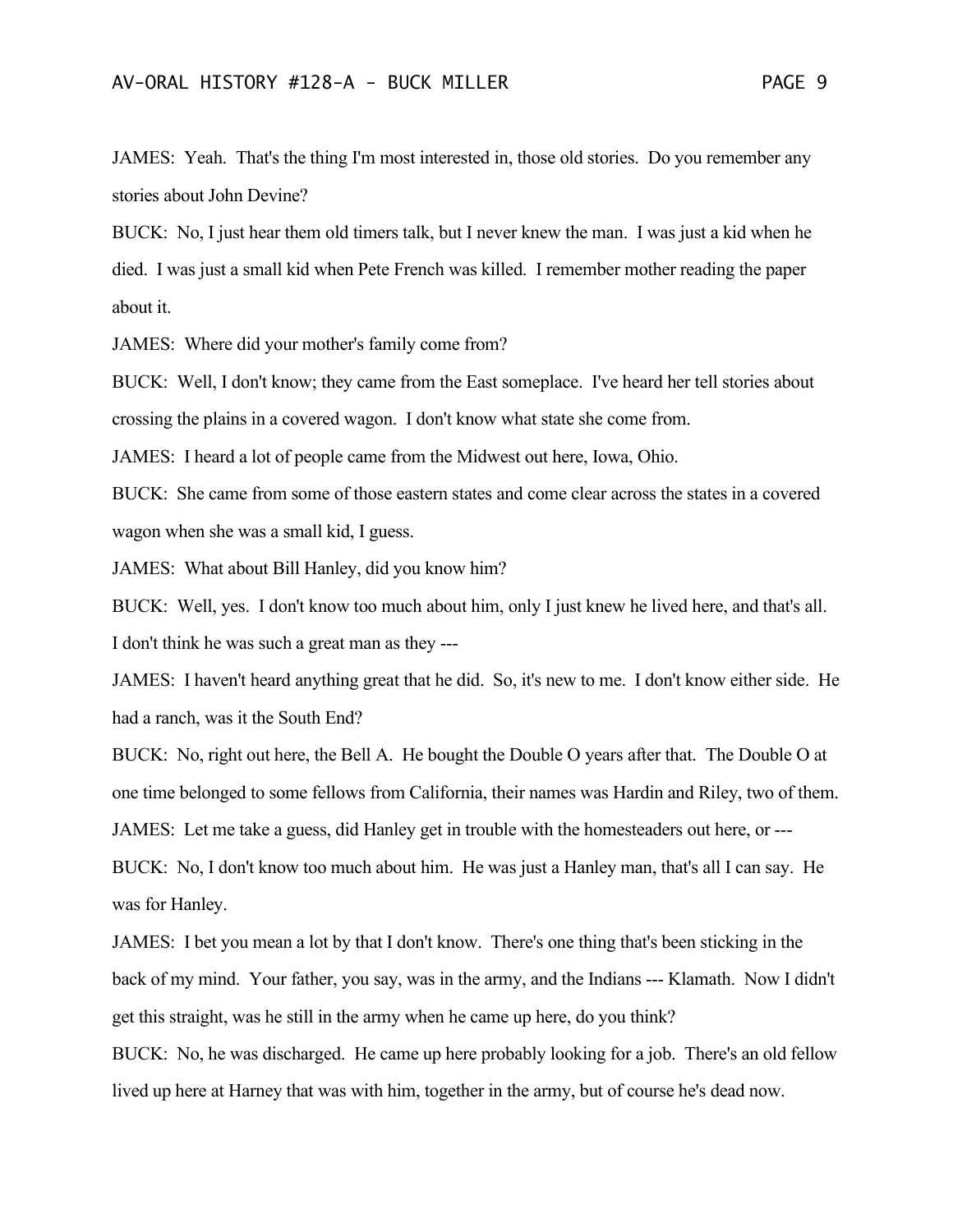JAMES: What was his name?

BUCK: Tom Vickers. He's in that picture. ... they were real nice kids, all of them.

JAMES: Well, I'm always ready and willing to hear the other side.

MARY: Well, I don't mean the other side, but it always seemed funny to me that no one ever did, because ---

JAMES: They come down pretty hard on the Oliver people.

MARY: After all, you know, there must have been something wrong that, if he went out and killed him like that, and then they acquitted him. You know there must have been a lot of people behind Oliver, too, in order to do that. And they did, they never convicted him.

JAMES: Sounds like you know something about Ed Oliver. Maybe you could just describe him to me.

BUCK: No, I never seen the man, that I know of.

JAMES: Oh, I misunderstood ---

BUCK: I went to school with his kids. He had four kids and I went to school with them. They moved down there to Warm Springs, in the same neighborhood, and we all went to the same school for several years, there was four of them.

JAMES: Did you ever meet their mother, Mrs. Oliver?

BUCK: Oh yes, I remember her. She was a nice little woman. She was a crippled woman. She remarried again. She married a fellow by the name of Petersen and raised a family from him. But she was a real nice little woman.

JAMES: In that trial, from what I know, Oliver was brought to trial, but he was acquitted. And they say that it was rigged, he got free, and then had to leave the country because there was so much ---

MARY: I know; I heard somebody say he left with another woman.

BUCK: Well, that's a story, Mary, maybe he don't want that in his book.

MARY: ... I'm just telling what I heard.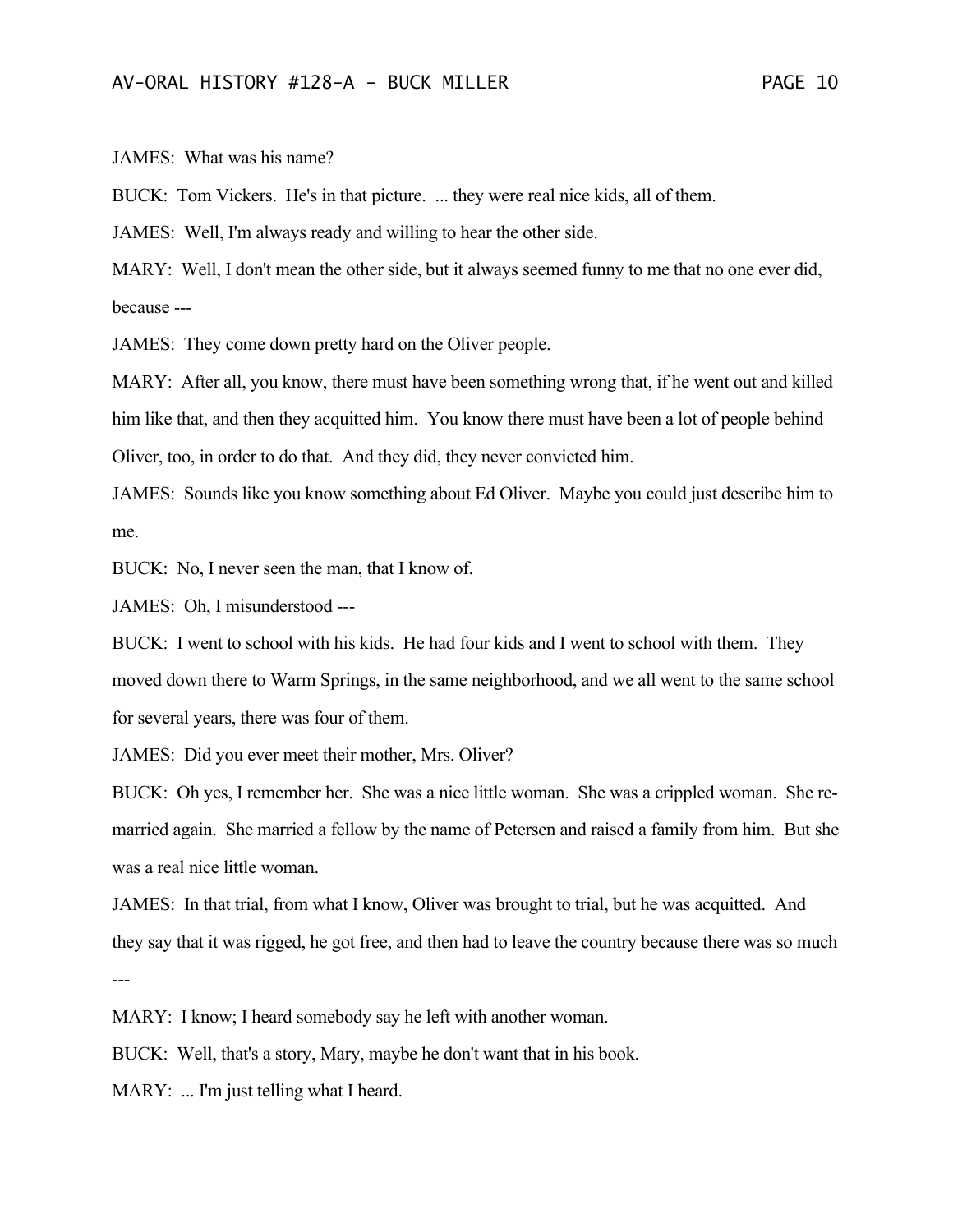JAMES: I stay pretty clear from stuff like that.

BUCK: No scandal in there.

MARY: ...

BUCK: There are three of those kids alive yet.

MARY: It seems funny to me that they haven't ever said anything or done anything. Because their father must have had a side. He must have had some reason.

BUCK: Well, the settlers had a side, and I heard my dad say several times that they never could have got a jury in Harney County to convict the man for killing French. He was just hated that much. That's as far as I know, just what I heard him say. I've heard these fellows say, all these old timers that worked for French, they all thought the world of him. He was a good man.

JAMES: I've heard Judd say that, and I've heard other people say that.

BUCK: He was good to his men; he'd do anything for them, and fight for them. But he wanted all the land that joined him, and he didn't care how he got it.

JAMES: Now I've never understood how he got that land when he put homesteaders on it. BUCK: It wasn't all homesteaded, I don't think. I think a lot of that land was swamped, through script and things like that. He couldn't homestead all that time all those places, because a lot of those old timers would have hung onto them. They'd have homesteaded long enough to prove up. They'd probably have stayed on, went into the business themselves. He did buy the homesteaders out where they did, where he could get them.

JAMES: Do you remember, I heard of a real superstitious fellow by the name of Tom Stevens.

BUCK: Well, that's an old fellow used to be here, wasn't it?

JAMES: They say he was a gambler.

BUCK: Yes, old Tom Stevens. Big, tall, hump-backed old fellow. I remember him. Of course, I don't know too much about him, but he's been dead a long time.

JAMES: I heard he got shot in the belt buckle once, knocked the wind out of him.

BUCK: Well, I never heard that. My dad was shot in the belt buckle, might have been his story.